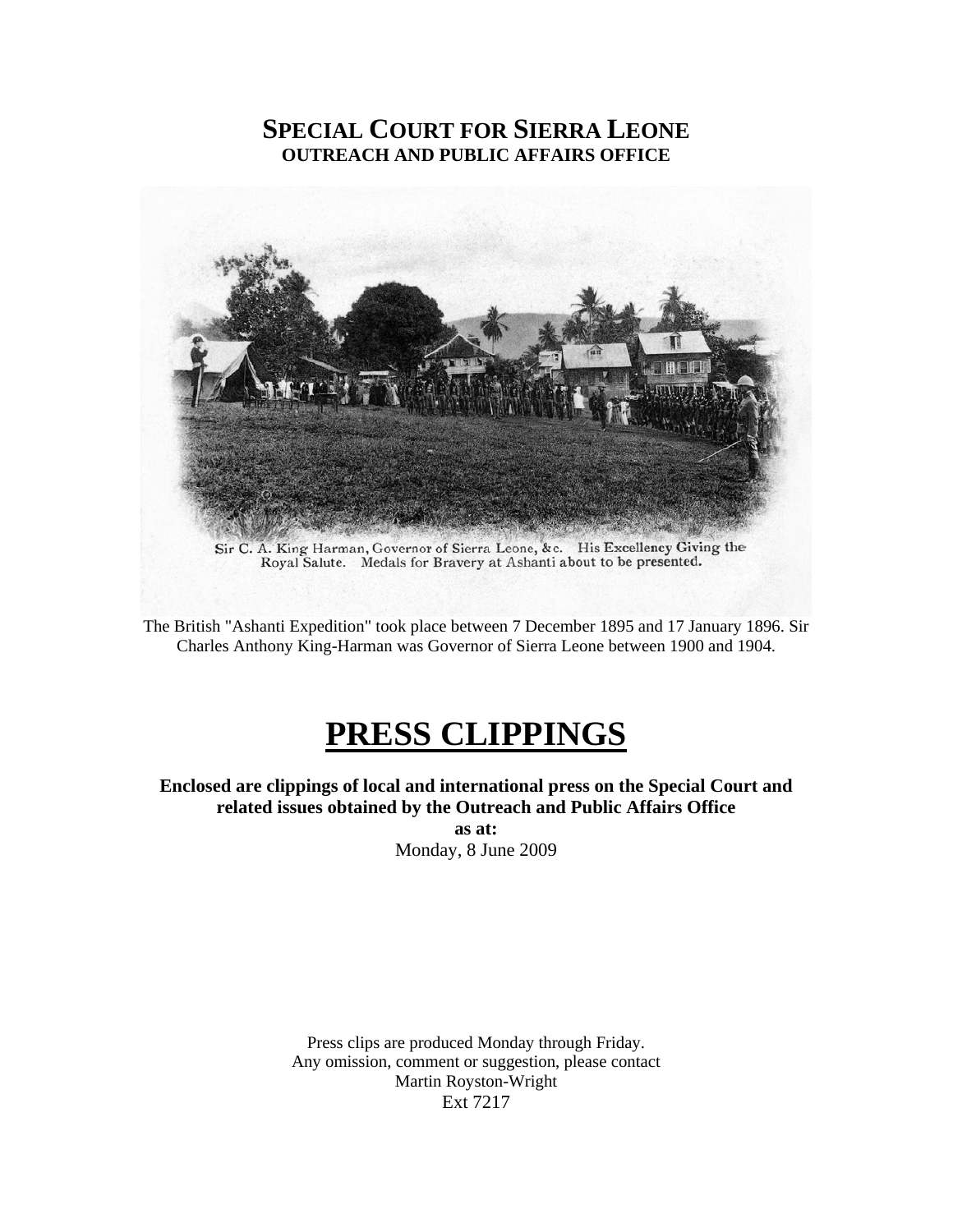| <b>Local News</b>                                                                       |             |
|-----------------------------------------------------------------------------------------|-------------|
| Deputy Special Court Prosecutor Completes Successful European Mission / Awareness Times | Page 3      |
| <b>International News</b>                                                               |             |
| Evoking Age-Old Traditions, UN Envoy Honors Mongolian Guard Force / UNMIL               | Page 4      |
| UNMIL Public Information Office Media Summary / UNMIL                                   | Pages 5-7   |
| ICC Prosecutor: Sudan's Government Must Arrest Bashir / Voice of America                | Page 8      |
| ICC: Al-Bashir Will be Brought to Justice, Arrest May Take Time / EarthTimes.org        | Page 9      |
| Sudanese Ambassador to UN Lashes at Ocampo / Chinaview.cn                               | Page 10     |
| Congress Presses Obama On African Conflicts / National Journal.com                      | Pages 11-12 |
| What is a Legitimate Defence for KRT Accused? / The Phnom Penh Post                     | Page 13     |
| Divisive Issues Facing Lebanon / Reuters                                                | Page 14     |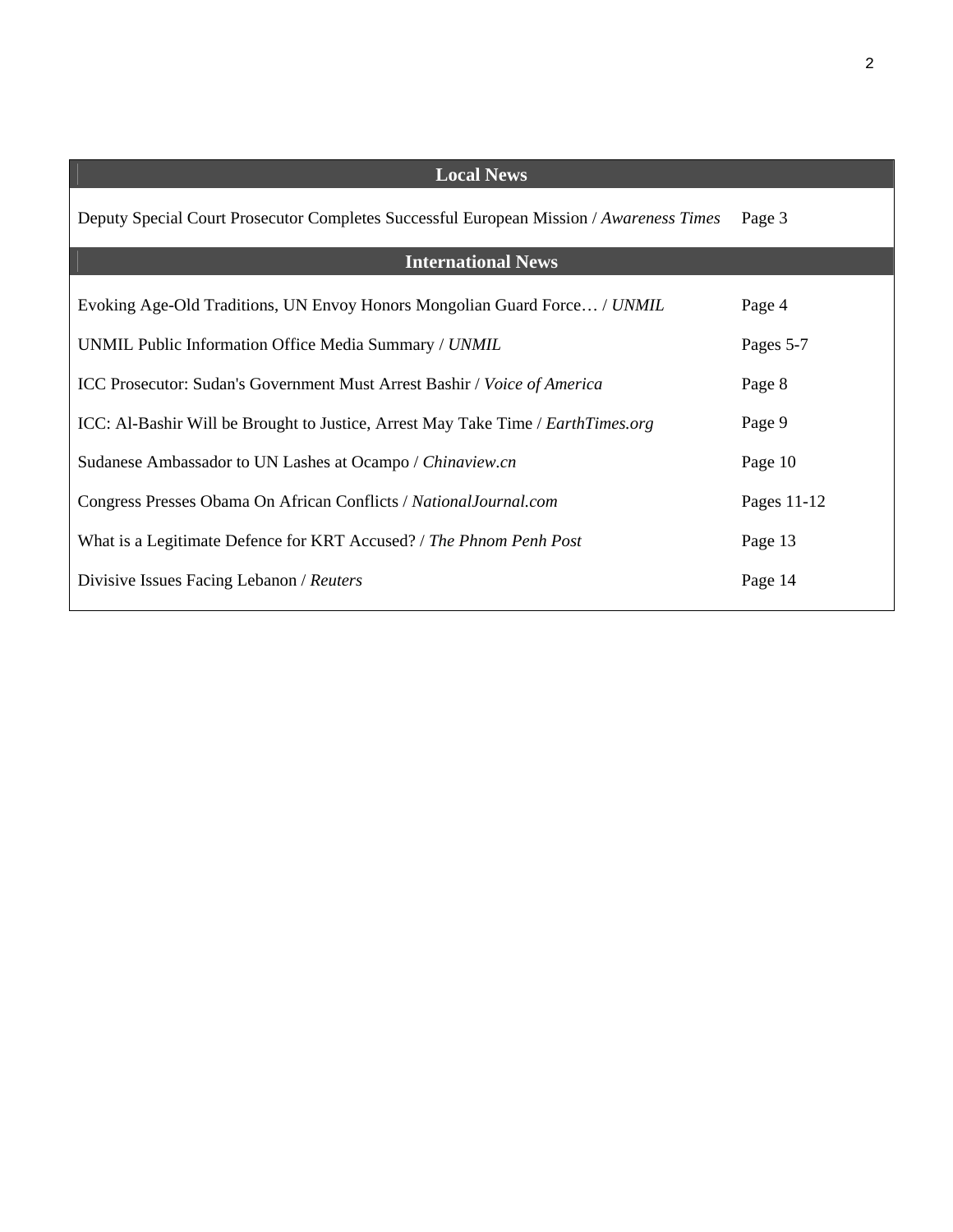#### Awareness Times Online Friday, 5 June 2009

#### **In Sierra Leone, Deputy Special Court Prosecutor Completes Successful European Mission**

The Deputy Prosecutor of the Special Court for Sierra Leone, Joseph F. Kamara, has completed a mission to several European capitals where he promoted the work of the special court.

One of the goals of the events was for participants to profit from the lessons of the Special Court. "Sharing our knowledge and learning from one another, we further the cause of justice and peace for all", said Mr. Kamara

During the month of May, Mr. Kamara first delivered a lecture at a training seminar in Berlin, Germany on rapid response to humanitarian crisis. He spoke on the role of the Special Court in securing peace and justice in Sierra Leone.

Next, the Deputy Prosecutor was in Oslo, Norway, for am INTERPOL conference, where he addressed the challenges of prosecuting international war crimes.

Mr. Kamara then gave two final presentations in the Dutch capital of The Hague, seat of the Special Court trial of former Liberian President, Charles Taylor.

At the International Criminal Court, he spoke on the RUF Judgment and what it means for international jurisprudence and for Sierra Leone.

At the Grotius Centre for International Legal Studies, Mr. Kamara concentrated on the legacy of the Special Court.

Participants were keenly interested in the precedents set by the Court. Mr. Kamara focused in particular on the recent groundbreaking rulings in the RUF judgment. "The groups I met with were particularly impressed by the Sexual Slavery as a Crime against Humanity and forced Marriage - the first such convictions in world history".

"The Special Court has set a standard of independence and fairness hitherto unknown in the sub region", said Mr. Kamara.

"There is great interest in our work and accomplishments internationally. Sierra Leoneans should be proud to know this tribunal is looked to as a model for justice in many respects".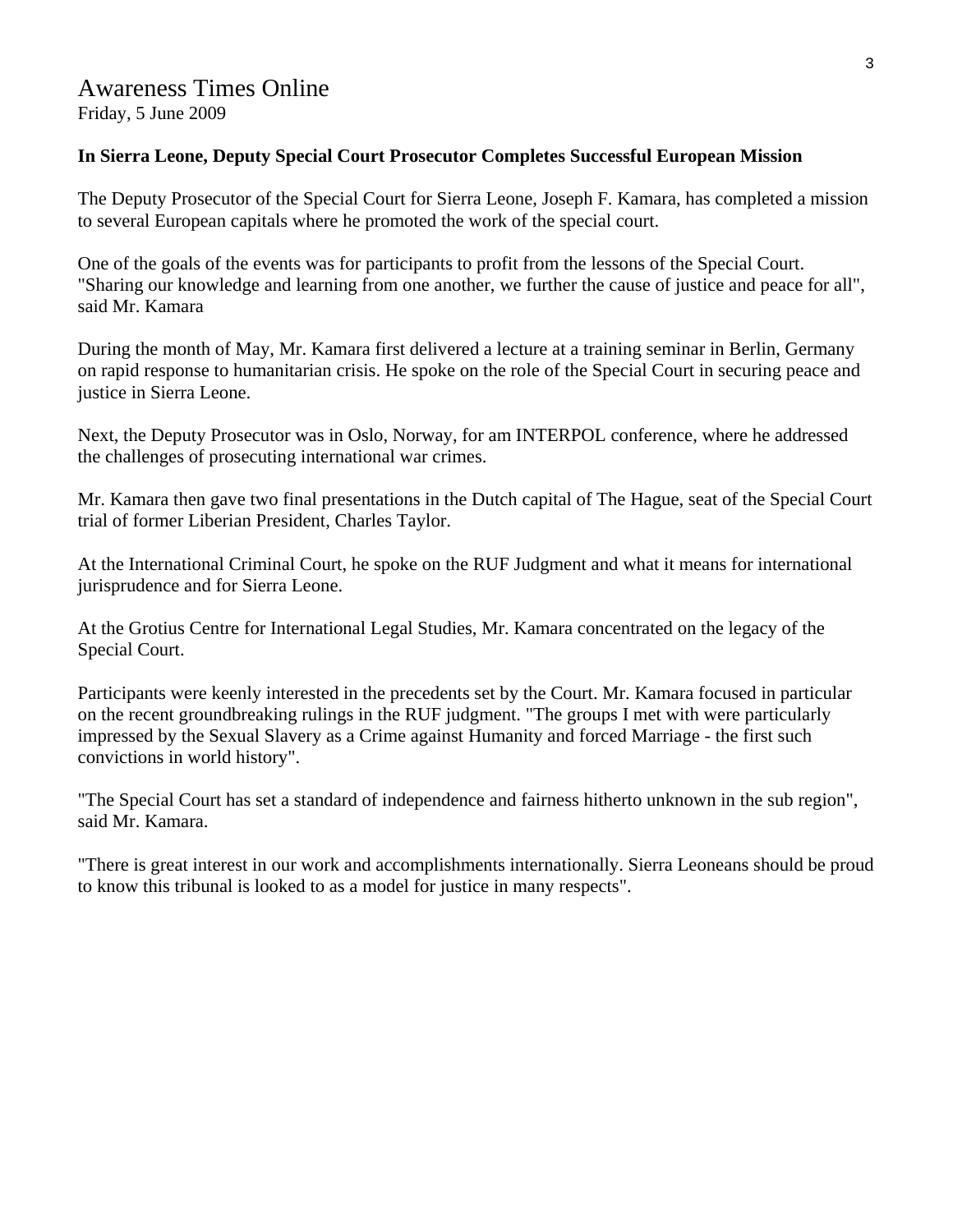

#### **Press Release, 08 June 2009 UNMIL/PIO/PR/34**

#### **Evoking age-old traditions, UN Envoy honors Mongolian Guard Force for supporting justice**

*Freetown – Sierra Leone:* The Mongolian Guard Force, mandated to protect the UN-backed Special Court for Sierra Leone, has been praised for the positive impact they have made in peace-building efforts in the West African Region and for carrying



out their duties with "constant grace and respect." The remarks were made by UN Envoy Ellen Margrethe Løj in Freetown, Sierra Leone at a medal parade ceremony held on 4 June, in honor of 250 members of the Mongolian Contingent, currently under the command of the UN Mission in Liberia – UNMIL.

"Mongolian Peacekeepers have acquired a reputation for bringing exceptional discipline to peacekeeping operations, an international outlook and an ever-ready approach to their tasks, regardless of the environment they find themselves in," she said, as she applauded them for rapidly adapting to their new environment.

The Contingent provides security for the premises of the Special Court, protects the detainees when they are moved outside the

Court's compound, and if required, is responsible for evacuating officials and detainees in cooperation with the UNMIL's Quick Reaction Force (QRF). In addition, a support engineer platoon is stationed at the Level 1 hospital. The Special Court for Sierra Leone is mandated to try those bearing the greatest responsibility for crimes against humanity and violations of international humanitarian law in the Sierra Leonean conflict since November 1996.

Ms. Løj extended her gratitude to the 10 women peacekeepers assigned to the Mongolian Guard Force for their dedication and for the commitment they have demonstrated in providing vital services in communications and as doctors and nurses. She pointed out that: "the ceremony couldn't come at a better time – a week after commemorating UN Peacekeeping day - which this year, paid homage to women in peacekeeping."

Evoking Mongolian traditions, Envoy Løj paid a special tribute to the Contingent Commander, Lt Col. Majdaa Munkhbayar, for inspiring dedication and commitment in the management and discharge of the Contingent's duties, and for embodying the great Mongolian leader, Ghengis Khan's notion of *inspiring and preserving good management of family, society and state affairs at larg*e. "You have demonstrated that commitment to the community around you by repairing one of the classrooms of the Bay Army Preprimary School, and by distributing notebooks, pens and pencils to school children in Freetown." She said.

She further echoed the great Mongolian leader's emphasis on "*correcting ourselves, and then putting our house and the state in order,*" and took the opportunity to remind all UN peacekeepers,



civilian and uniformed to "uphold, protect and preserve the peace that the region has worked so hard to attain," urging all to conduct themselves in a manner consistent with the values of the United Nations.

"We are all responsible, as individuals and as a collective, to guard against sexual exploitation and abuse to protect those that we have travelled so far to serve, by safeguarding their intrinsic dignity," she said, referring to the Secretary-General's policy of zero-tolerance against sexual exploitation and abuse.

Present at the ceremony were Force Commander Lt. General ATM Zahirul Alam, UNMIL's Director of Mission Support, Mr. Stephen Lieberman; Sierra Leone's Minister of Defense and Deputy Minister of Foreign Affairs, as well as the Deputy Registrar of the Special Court for Sierra Leone, Ms. Binta Mansaray and Senior UNMIL Military Officials.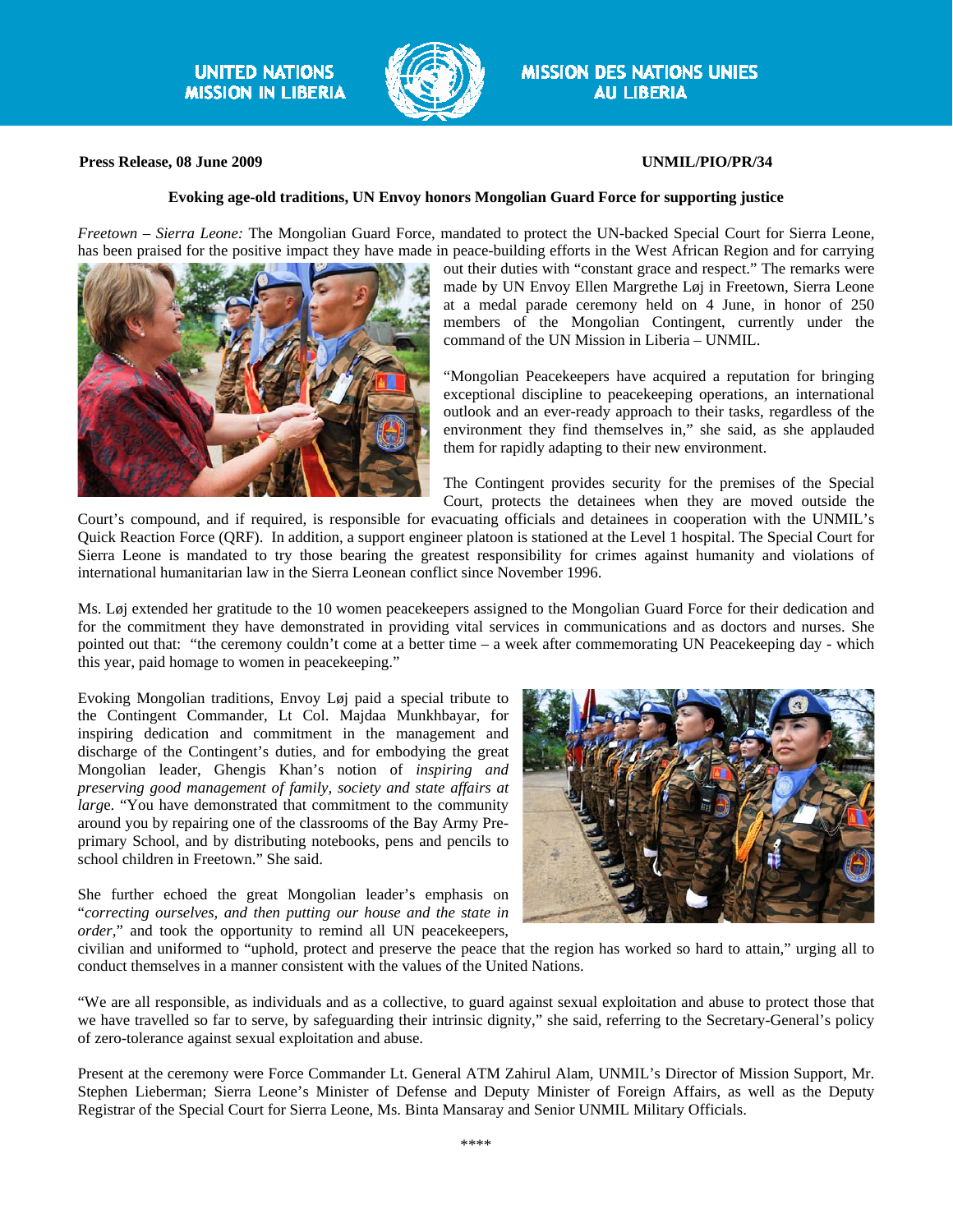

United Nations Mission in Liberia (UNMIL)

### **UNMIL Public Information Office Media Summary 5 June 2009**

*[The media summaries and press clips do not necessarily represent the views of UNMIL.]* 

## **International Clips on Liberia**

## **Liberia Tops Most Corrupt Countries- Report**

Kampala, Jun 05, 2009 (New Vision/All Africa Global Media via COMTEX) -- UGANDA is ranked among the countries most affected by petty bribe, according to the 2009 Global Corruption Barometer of Transparency International, an international watchdog.

A total of 55% of Ugandan respondents said they or anyone living in their household paid a bribe in the past 12 months.

Uganda scores the third-highest among 69 countries in Asia, America, the Middle East, Europe and Africa sampled. It shares the third place with Cameroon.

Liberia tops the list, with 87% of respondents saying they paid a bribe in the past year, followed by Sierra Leone (62%).

#### **Local Media – Newspaper**

#### **Three Liberians Charged with Stealing US Aid to Liberia**

(The News, New Vision and New Democrat)

- Reports attributed to international wire services in the local dailies suggest that three Liberians Joe Bondo, Morris Fahnbulleh and Thomas Parker - have been charged with massive fraud involving more than \$1 million worth of U.S. aid to Liberia through a Christian humanitarian organization, World Vision Liberia.
- The officials who worked for World Vision in Liberia are accused of directing a scheme to take food aid intended for relocating Liberians, sell it in local markets and keep the profits for themselves. They are also accused of using construction materials meant to restore warravaged communities to build multiple homes for themselves, with labor provided by U.S. funded aid workers.
- One of the accused, Joe Bondo who was manager on the project, has been in a Washington jail since his arrest May this year. The three officials have been charged with 12 criminal counts, including fraud, theft, lying to investigators and witness-tampering.
- Liberian President Ellen Johnson Sirleaf recently admitted that corruption in both the public and private sectors was one of the major obstacles to the progress of her government. From observation and analyses, it is evident that the effects of corruption on development are disastrous, particularly restricting vulnerable people's access to such essential services as water, health and education.

#### **Government Admits Failure in Phase-one of Poverty Reduction Strategy**

(Daily Observer, Liberia Journal, The Inquirer, Liberian Express, The News)

- Government has released its preliminary report on the first phase of the Poverty Reduction Strategy (PRS) otherwise known as 'Lift Liberia'.
- Planning Minister, Amara Konneh said the Government was only able to deliver 18 percent of the 107 deliverables targeted for the first phase of the PRS.
- Minister Konneh told journalist that 68 percent of the deliverables were off target while 13 percent did not meet the deadline.
- The first phase of the Poverty Reduction Strategy ran from April 2008 to April 2009,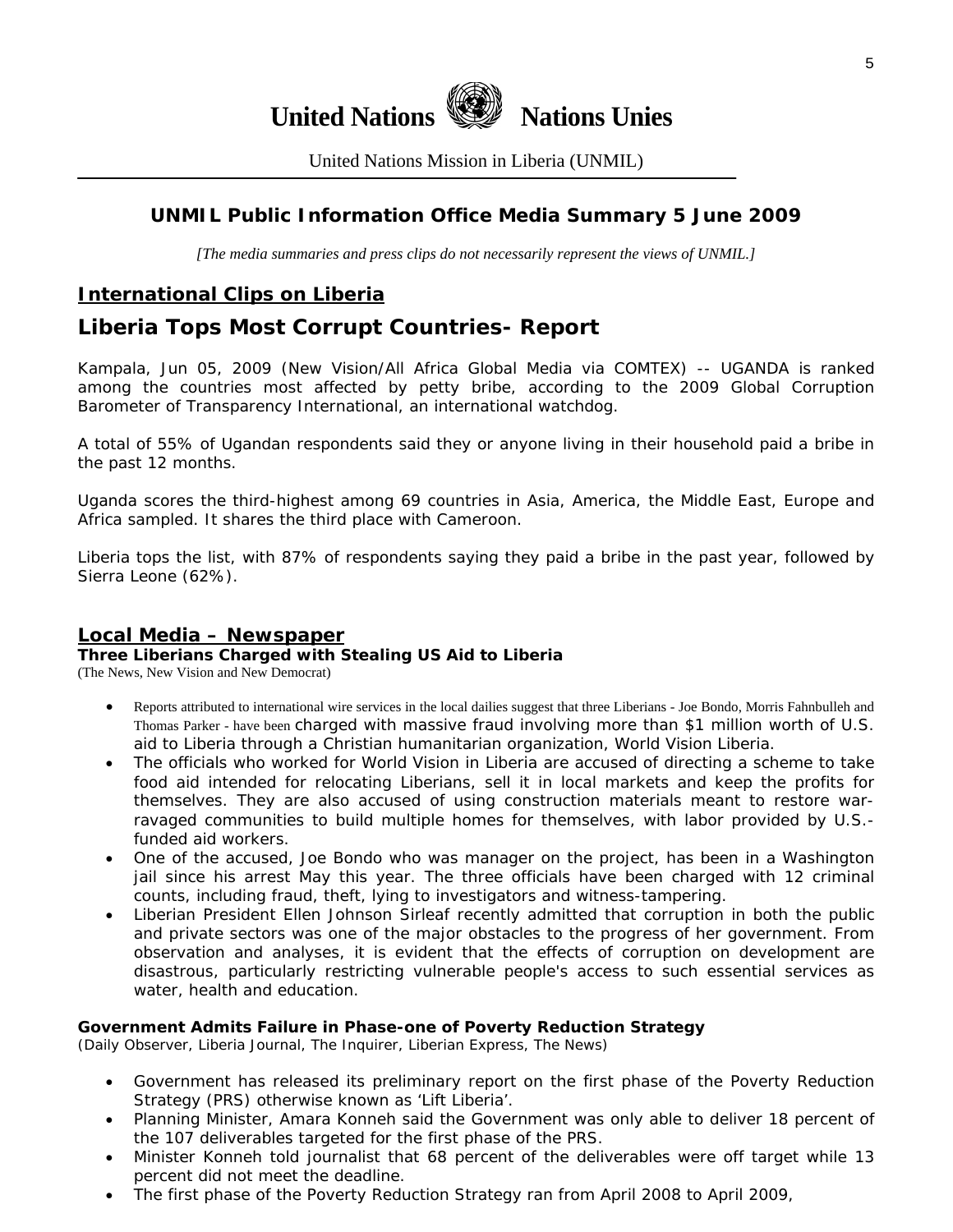• Under the PRS Government identified 347 interventions in three years which is estimated at US\$1.6 billion.

#### **Senate Committee Set to Probe US\$1 Million Transfer from CBL**

(Daily Observer, New Vision, New Democrat)

- The Liberian Senate has ordered a probe into the transferred of more than US\$1 million recently from the Central Bank of Liberia (CBL) to a private account at Eco- Bank Liberia. The Senate's decision followed a communication from three Senators requesting an investigation into the "scam". Three persons alleged to have masterminded the transfer of the USS\$ 1,171, 751.00 from the CBL and the Ministry of Finance (MOF) to EcoBank have been charged for allegedly committing economic crime against the State and are currently in court facing trial.
- They are Joseph Kollie, Officer-in Charge of the Banking Department, Jessie Korboi, Officerin-Charge of Domestic Banking, all from the CBL and Toe Watson from the Reconciliation Department at the Ministry of Finance.

#### **Finance Ministry Heats Up Domestic Debt Payment**

(The Informer, National Chronicle, The Analyst)

- The Ministry of Finance has intensified the payment of domestic debt to scores of vendors/ creditors in the country. Deputy Finance Minister for Administration Arthur Fumbah said the payment exercise will be done in two categories in accordance with KPMG's 2006 and 2008 vetting results.
- KPMG is a renowned international British accounting firm that vetted claims of Liberian domestic debt. The Deputy Minister said the first category of payment covers outstanding payment to claimants and reissued checks for claimants who did take delivery of checks in 2006; the second category of payment ranges from US\$1 to US\$25,000.
- Deputy Minister Fumbah then advised that claimants to bring along proper ID cards, driver license, passport power of Attorney, business registration and tax clearance certificate before receiving their domestic checks. The Finance Ministry last week announced that it would pay out up to over 60 million Liberian dollars in domestic debt, and phase of the payment process commenced late Wednesday.

#### **House Increases Pressure on Greaves**

(Daily Observer, The Informer)

- The 64-member House of Representatives has increased pressure on the Liberia Petroleum Refining Company's (LPRC) Managing Director Harry Greaves to halt the US\$24.8 million.
- The move comes barely three days after the LPRC's writ of prohibition to the Supreme Court of Liberia against the House leadership. The LPRC withdrew the Writ of Prohibition filed against the House of Representatives on Wednesday, 24-hours after it was filed. At Thursday's Plenary, House Chief Clerk James Kabba read a letter from the Court withdrawing an earlier stay order issued through the writ of prohibition by Mr. Greaves. Following the reading, plenary reaffirmed its earlier decision to halt the contract to expand LPRC's storage facilities.
- During last Tuesday's session Mr. Greaves was asked by the House to put a halt to the ZAKHEN contract he signed until the Lawmakers review same.

#### **Chico Poised to Build New Bridge in Bokay Town - Bassa Highway**

(The Informer)

• China Henan International Cooperation (CHICO), the company contracted by the Liberian Government to rehabilitate the Cotton Tree- Buchanan Highway said the company will construct a new bridge on the river in Bokay Town. Making the disclosure, Mr. Wu Zhenjioa, Special Assistance to the Manager of CHICO, said the reconstruction of the bridge is part of the contract signed between the Government of Liberia and his company. He said the bridge will be rebuilt to allow the free flow of traffic.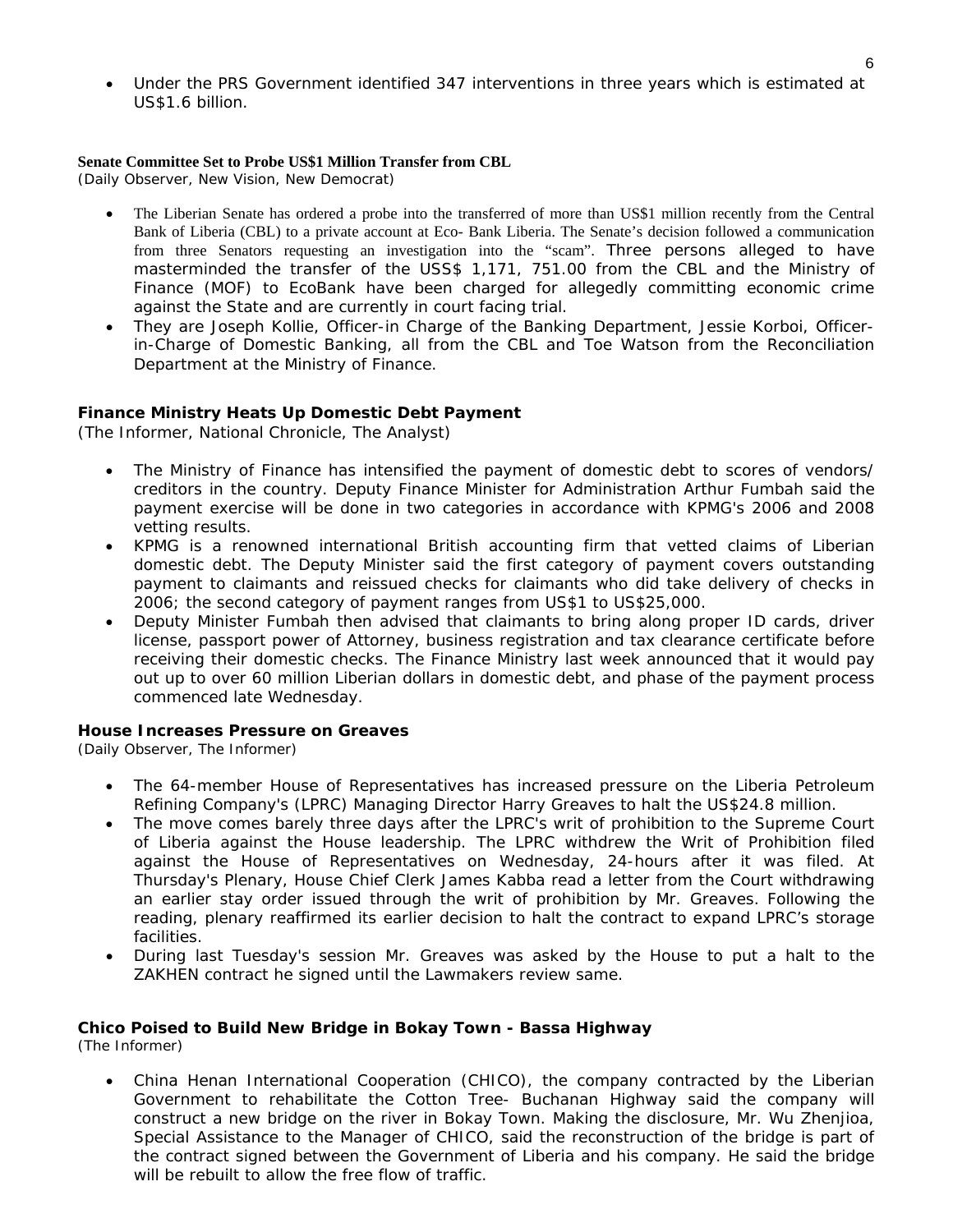**Local Media – Star Radio** *(News monitored today at 09:00 am)* 

**Government says it failed in implementing First Phase of Poverty Reduction Strategy**  *(Also reported on Sky F.M., Truth F.M. and ELBC)*

#### **Three Liberians Accused of Diverting Food Aid**

*(Also reported on Sky F.M., Truth F.M. and ELBC)*

#### **Government Pre-Qualifies Four Companies for Management of LEC**

- Government has pre-qualified four international companies for the management of the Liberia Electricity Corporation (LEC).
- LEC authorities say the winner of the contract will provide technical services including strengthening the managerial capacity of the entity to make it a viable institution.
- Speaking at a news conference Thursday, Deputy Manager for Technical Services and Operations, Mr. Joseph Mayah said the contract seeks to provide electricity to thirty percent of the population of Monrovia by 2015.

 *(Also reported on Sky F.M., Truth F.M. and ELBC)*

#### **Group of Civil Society Organizations Declare "Day of Mourning" against Corruption**

- More than 15 civil society organizations have declared a day of "national mourning" against the growing wave of corruption in the country.
- At a news conference Thursday, the committee called all Liberians to join the campaign wearing black on Tuesday June 9.
- The Chairman of the Civil Society task force, Saydee Monboe said the declaration of black Tuesday will symbolize the death of corruption.
- He disclosed that position statements will be presented to the United States Embassy in Monrovia and the European Union drawing attention to the situation.
- Mr. Monboe said other diplomatic institutions including the Ghanaian Embassy, the African Union, ECOWAS and UNMIL would also be notified.

 *(Also reported on Sky F.M., Truth F.M. and ELBC)*

#### **Truth F.M.** *(News monitored today at 10:00 am)*

#### **"Special Senate Committee" Set to Probe US\$1 Million Transfer from CBL**

- The Liberian Senate has ordered a probe into the transferred of more than US\$1 million recently from the Central Bank of Liberia (CBL) to a private account at Eco- Bank Liberia.
- The Senate's decision followed a communication from three Senators requesting an investigation into the "scam".
- Three persons alleged to have masterminded the transfer of the USS\$ 1,171, 751.00 from the CBL and the Ministry of Finance (MOF) to EcoBank have been charged for allegedly committing economic crime against the State and are currently in court facing trial.
- They are Joseph Kollie, Officer-in Charge of the Banking Department, Jessie Korboi, Officerin-Charge of Domestic Banking, all from the CBL and Toe Watson from the Reconciliation Department at the Ministry of Finance.

 **\*\*\*\***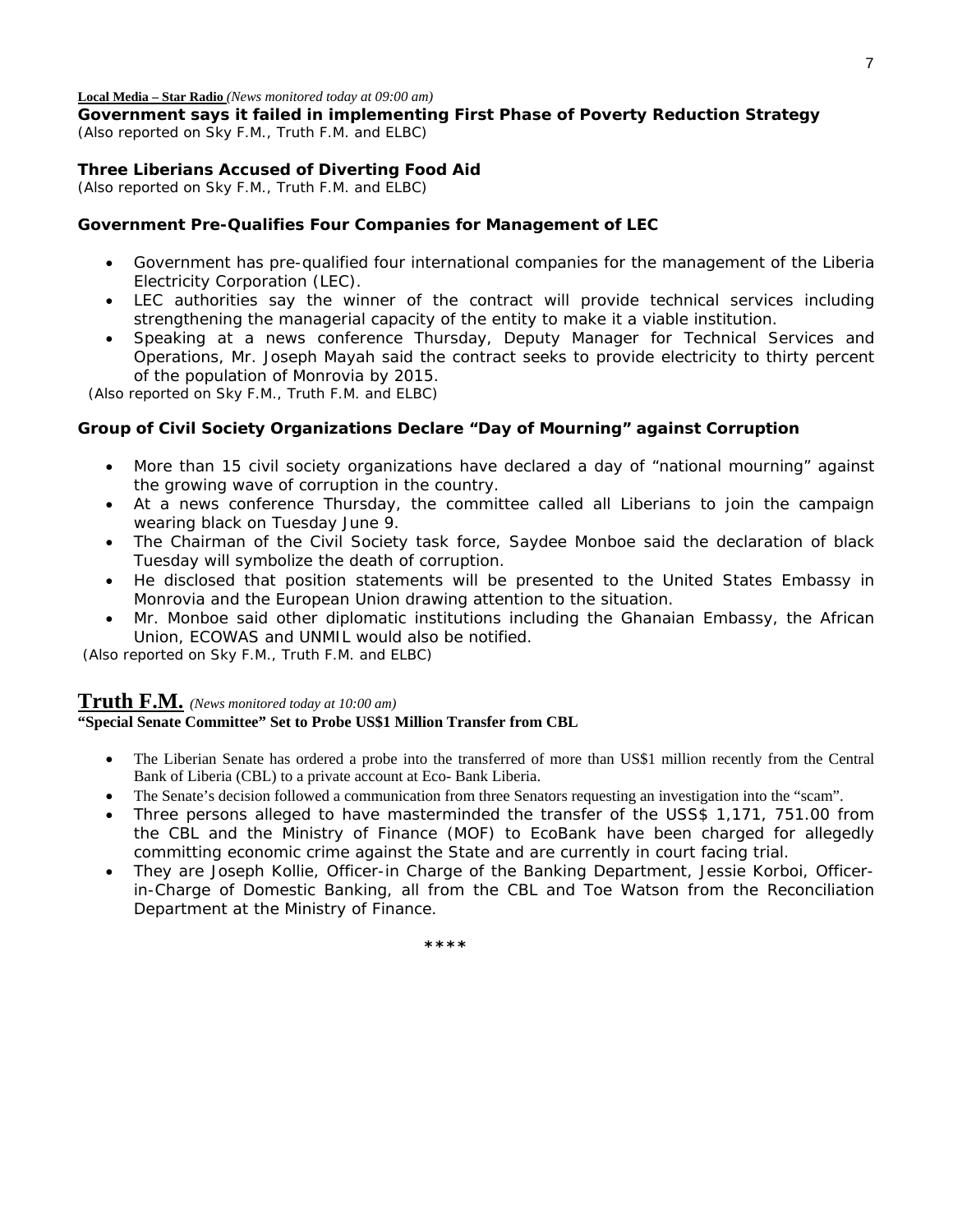#### **ICC Prosecutor: Sudan's Government Must Arrest Bashir**

#### By Margaret Besheer

The chief prosecutor of the International Criminal Court says in the coming months his office will continue to monitor crimes committed in the Darfur region of Sudan while stepping up efforts to arrest fugitives -- including Sudanese President Omar al-Bashir. From United Nations headquarters in New York, VOA's Margaret Besheer reports.

 Prosecutor Luis Moreno-Ocampo told the Security Council Friday that it is the government of Sudan's responsibility to arrest President Bashir. He stated, "the arrest warrant concerning President al-Bashir has been sent to the Sudanese authorities. The government of Sudan has the responsibility to arrest him. Their legal obligation stems from the U.N. Charter and U.N. Security Council resolution 1593."

That resolution, adopted in 2005, gave the court at The Hague the authority to investigate possible war crimes and crimes against humanity perpetrated in the Darfur conflict since 2003.

So far the court has granted arrest warrants for three individuals - Sudanese Minister Ahmed Harun, militia leader Ali Kushayb, and most recently, President Omar al-Bashir. The court also issued a summons for rebel leader Bahr Idriss Abu Garda as a result of an attack on African Union peacekeepers in Haskanita that killed 12 in 2007.

Moreno-Ocampo told the Security Council that his primary concern is arresting those already indicted and continue the review of on-going crimes. He said there are no plans to open new investigations, at least for the next six months.

He called on states who are party to the Rome Statute, which established the International Criminal Court, to arrest anyone indicted found traveling in their countries. And called on those who are not parties to cooperate. Moreno-Ocampo continued, "states not Party to the Statute have no such legal obligation, but Resolution 1593 urges them to cooperate fully with the Court."

Moreno-Ocampo said every effort will be made to have regional organizations, such as the African Union and Arab League, influence the Sudanese to try such grave crimes in their own national courts. He added, "should regional organizations succeed in promoting national accountability mechanisms for the victims of other crimes, and stop new abuses, we would not need to further intervene."

Speaking to reporters with the prosecutor standing next to him, Sudanese Ambassador Abdalmahmood Abdalhaleem Mohamad made clear the Khartoum government does not plan to arrest its own president.

Ambassador Mohamad stated, "we are not going to cooperate in any way with it. And indeed, the record is very clear to everybody - that it is politically motivated and that it will not deliver justice to anybody. So we are not going to cooperate and this is the message to the man on my left -- that he will be dreaming if he thinks that in any way Sudan is going to cooperate with his court."

Unfazed by the ambassador's remarks, Moreno-Ocampo said in many countries presidents have been arrested. He pointed out that they are often marginalized first and then held accountable. He said the court is a permanent body and could wait for Mr. Bashir's arrest. But he stressed that the people who are suffering in Darfur do not have the luxury of time on their side.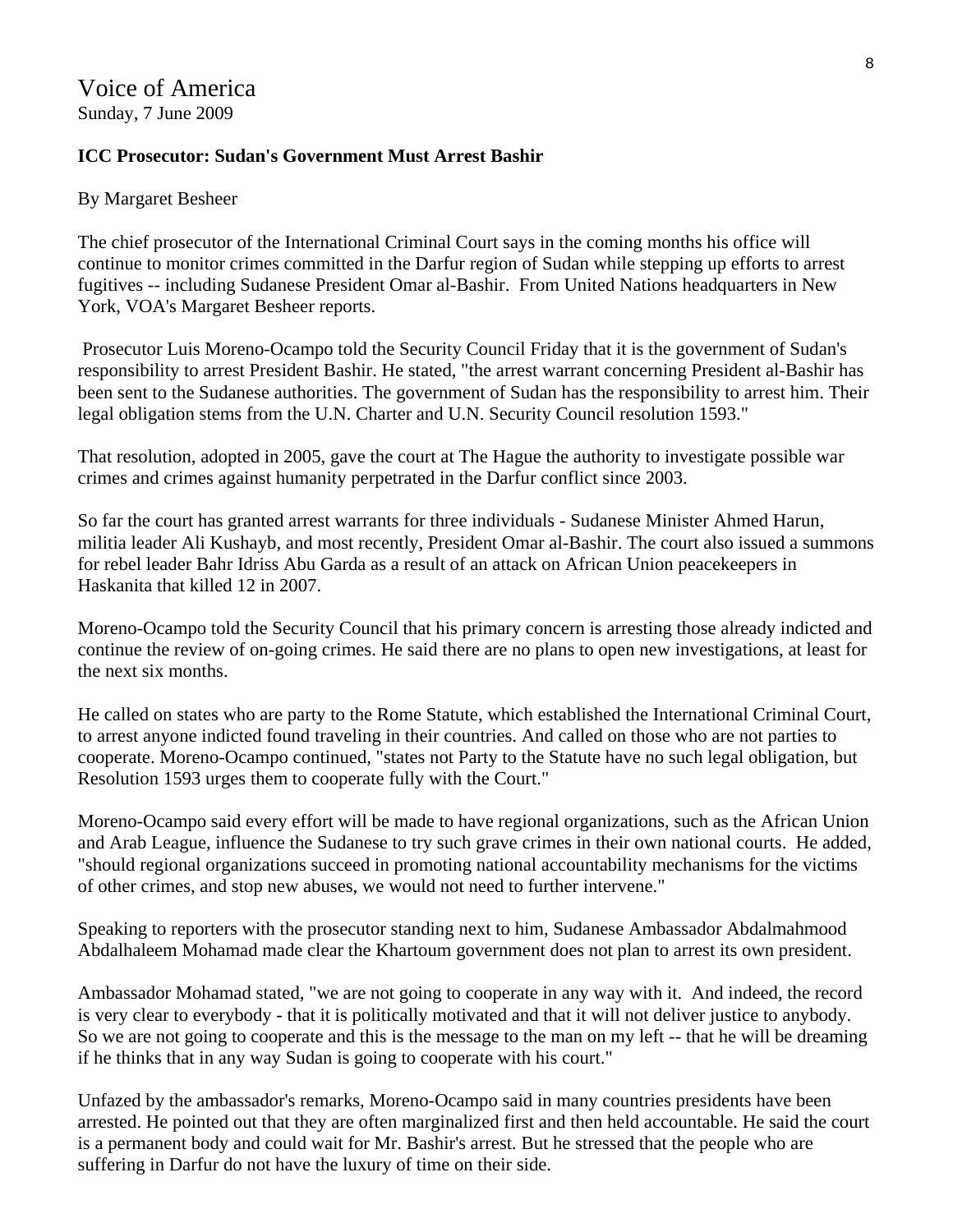Earth Times.org Friday, 5 June 1009 http://www.earthtimes.org/articles/show/

#### **ICC: Al-Bashir will be brought to justice, arrest may take time**



New York - Sudanese President Omar al-Bashir will eventually be brought to justice even though it may take time to arrest him, the prosecutor of the International Criminal Court (ICC) said Friday. While Luis Moreno Ocampo admitted the difficulty of apprehending a head of state like al-Bashir, he said that other former leaders had been brought to court, including former Liberian president Charles Taylor and Serbian president Slobodan Milosevic.

"The arrest warrant concerning President al-Bashir has been sent to the Sudanese authorities," Ocampo told the United Nations Security Council, which convened to review the ICC's work in the past six months.

"The government of Sudan has the responsibility to arrest him," Ocampo said. Sudan has not signed the Rome Statute, which would make it a party to the ICC, and has rejected the warrant issued by the ICC on March 4 to arrest al-Bashir.

Ocampo said judicial decisions against heads of state are "a process that can take time, months or years. In the end, however, they all face justice."

The ICC has charged al-Bashir with five counts of crimes against humanity, including extermination, rapes and killings, and two counts of war crimes. The court rejected the prosecution's demand to indict al-Bashir for genocide.

Since the ICC issued the arrest warrant in March, al-Bashir has travelled freely outside of Khartoum to several Middle East countries that are not party to the ICC and therefore not obligated to implement the warrant.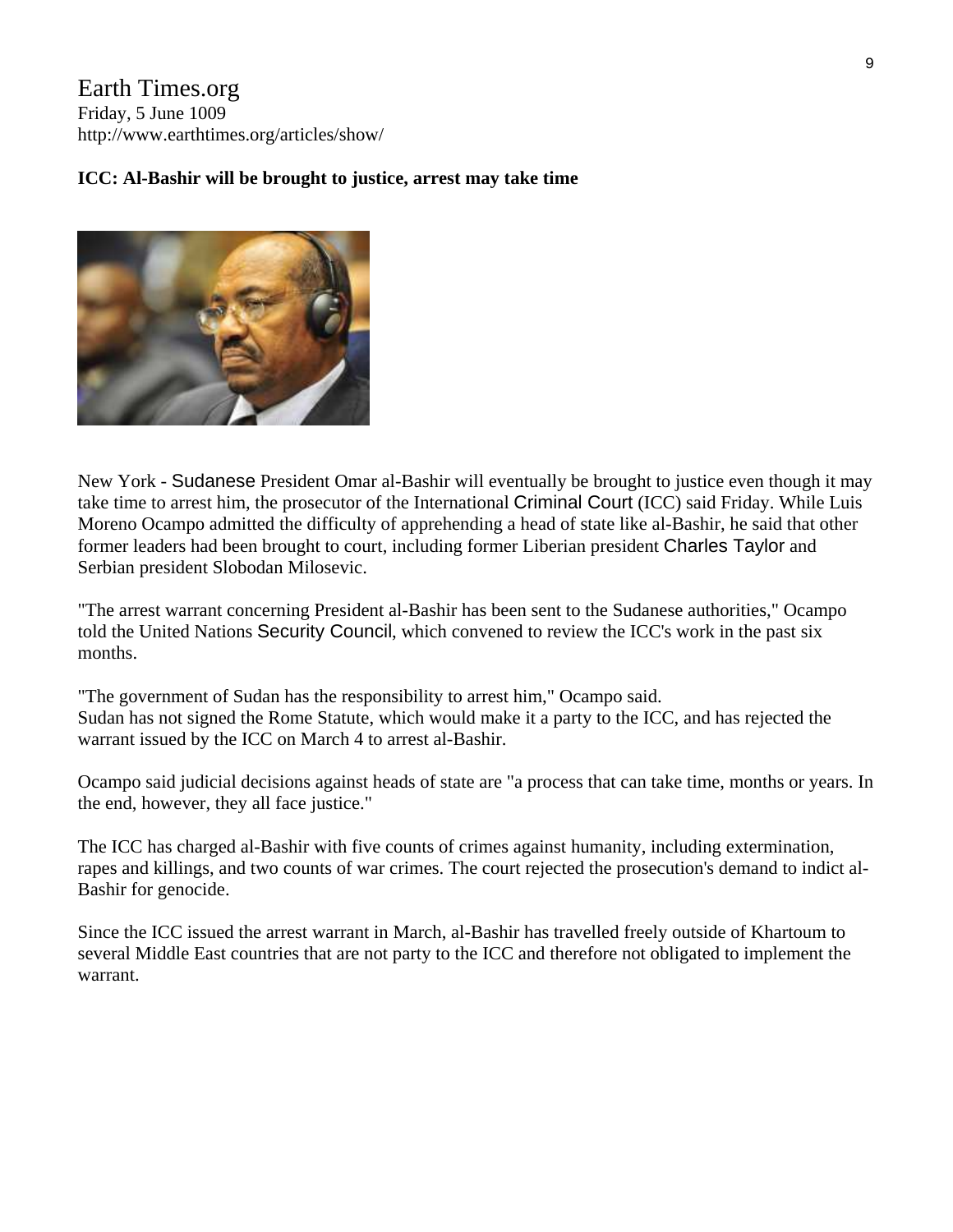#### **Sudanese ambassador to UN lashes at Ocampo**

CAIRO, June 6 (Xinhua) -- Sudanese ambassador to the United Nations condemned statements made by the International Criminal Court (ICC) prosecutor Louis Morino Ocampo on Darfur during an open session of UN Security Council, pan-Arab Al-Arabiya TV reported Saturday.

During the session, Ocampo read out a summary of the ICC biannual report on Darfur at which he said that evidences he has proved that Sudanese President Omar al-Bashir is involved in the crimes committed in Darfur, and the mass killing is still continuing, the prosecutor added.

In a statement to the press following the session, the Sudanese ambassador harshly condemned Ocampo's statements, describing him as a criminal, a liar and a mercenary of death and destruction.

"Once again the mercenary of death and destruction, the so called ICC prosecutor is spreading lies and carries forward a message of destruction and sabotage peace in Sudan," the ambassador said.

The diplomat accused Ocampo of dishonesty, saying that "he exposed his professional lack of honesty because he said everything in the report but not the position of the regional, international organizations that deplored and rejected his submission."

The Sudanese ambassador added that Sudan is not going to cooperate with the ICC, saying that Ocampo "will be dreaming" if he thought any way that Sudan is going to cooperate with his court which he described as a court of European justice that killed and enslaved many Africans in the past.

Moreover, he termed Ocampo as "a fugitive of Sudanese justice ... one day the people of Sudan will give you a lesson about justice."

On his part, Ocampo said al-Bashir will sooner or later stand before the ICC for trial.

Editor: Wang Guanqun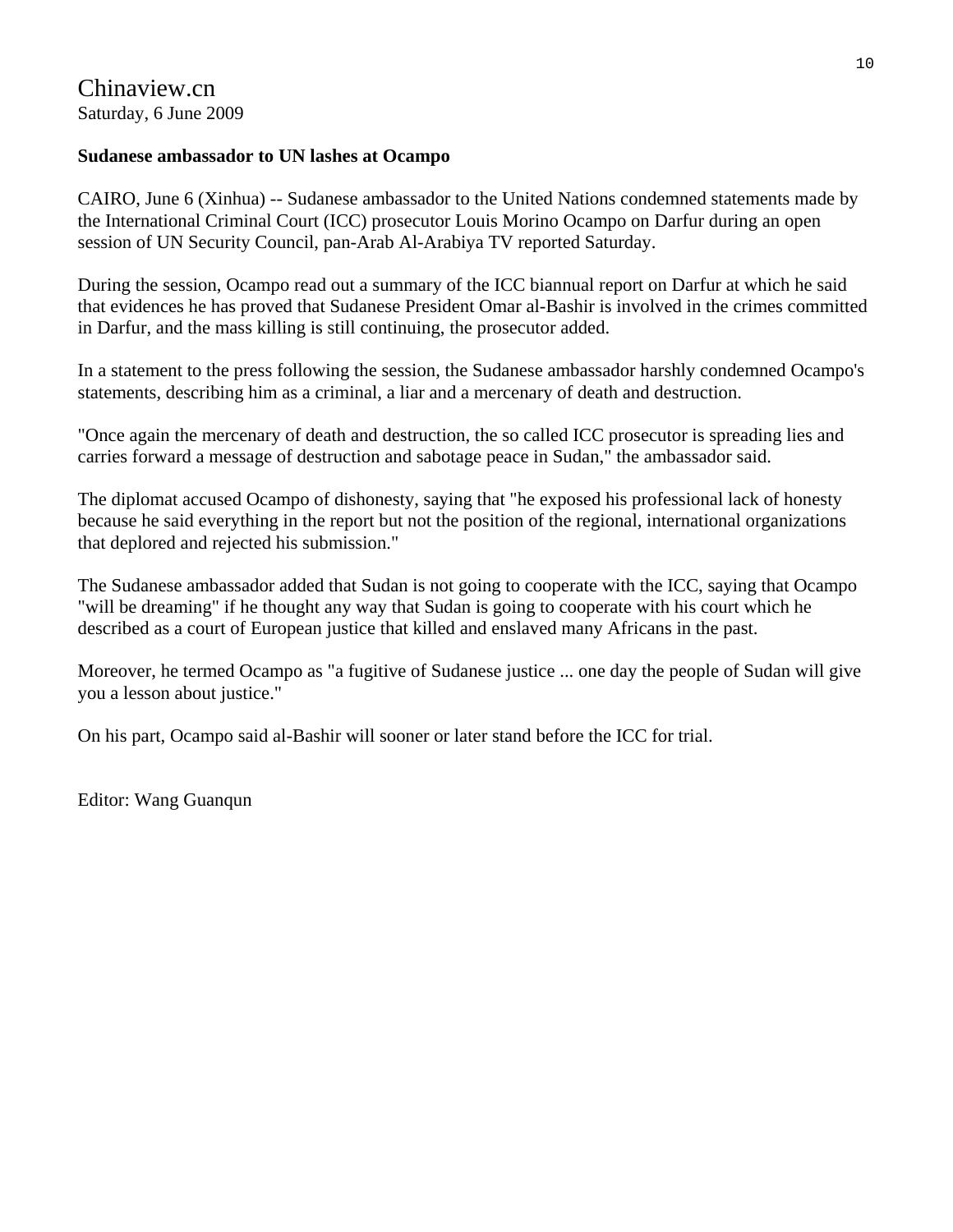## NationalJournal.com

Thursday, 4 June 2009

#### ONLINE EXCLUSIVE

#### **Congress Presses Obama On African Conflicts**

Despite Obama's Campaign Pledges, Action Has Been Slow; Lawmakers And Activists Are Pushing For Moreby David Herbert

President Obama promised to take a hard line on genocide and other war crimes during the campaign, but since then he has been slow to tackle some of Africa's most intractable conflicts, leaving many activists impatient and Congress calling for more action.

Most recently, lawmakers have focused on the two-decade-long insurgency in northern Uganda, where the Lord's Resistance Army has kidnapped and conscripted thousands of children and displaced more than 2 million people. Obama talked tough on such atrocities during the campaign last fall, pledging to resolve the crisis in Darfur and recognize the Armenian genocide. And sure enough, the administration features some heavy hitters from the anti-genocide community, like Samantha Power, author of A Problem from Hell: America in the Age of Genocide and now an adviser on the National Security Council, and Ambassador to the U.N. Susan Rice.

But in April, Obama avoided bringing up the Armenian genocide during and after a trip to Turkey to avoid offending a key regional ally. With a growing to-do list of other issues, Obama has been slow to act on current crises as well, and some activists are tapping their fingers.

*"They're realizing that there aren't easy answers, that there needs to be bold action, and they haven't taken it." -- Rep. Ed Royce, R-Calif.* 

"I think some of us are pretty antsy to have this administration get their ducks in a row, and while you have these champions in government, it may take time," said Julia Spiegel, a Uganda-based field researcher for the Enough Project, an anti-genocide effort of the Center for American Progress.

A bill introduced two weeks ago by Sens. Russ Feingold, D-Wis., and Sam Brownback, R-Kan., and Reps. Jim McGovern, D-Mass., Brad Miller, D-N.C., and Ed Royce, R-Calif., would require Obama to develop a comprehensive strategy to end the brutal two-decade-long war in Uganda.

The U.S. has collaborated with Kampala to take out Lord's Resistance Army leader Joseph Kony before, with disappointing results. In December, the U.S. Africa Command provided financial and logistical support to the Ugandan army in a botched cross-border raid that failed to catch Kony and indirectly led to the slaughter of hundreds of Congolese villagers by retreating LRA fighters.

The Uganda bill is just the latest prod from Congress encouraging Obama to take action on African conflicts.

Five representatives publicly chided the president in March for not having appointed a special envoy on Sudan. A week later, Obama tapped former Air Force Major Gen. Scott Gration for the post.

Despite the president's perhaps understandable focus on other domestic and international issues, Royce sees the reliance on Congress for encouragement and leadership problematic. And at a time when the administration doesn't appear to have the appetite to pursue aggressive solutions, the California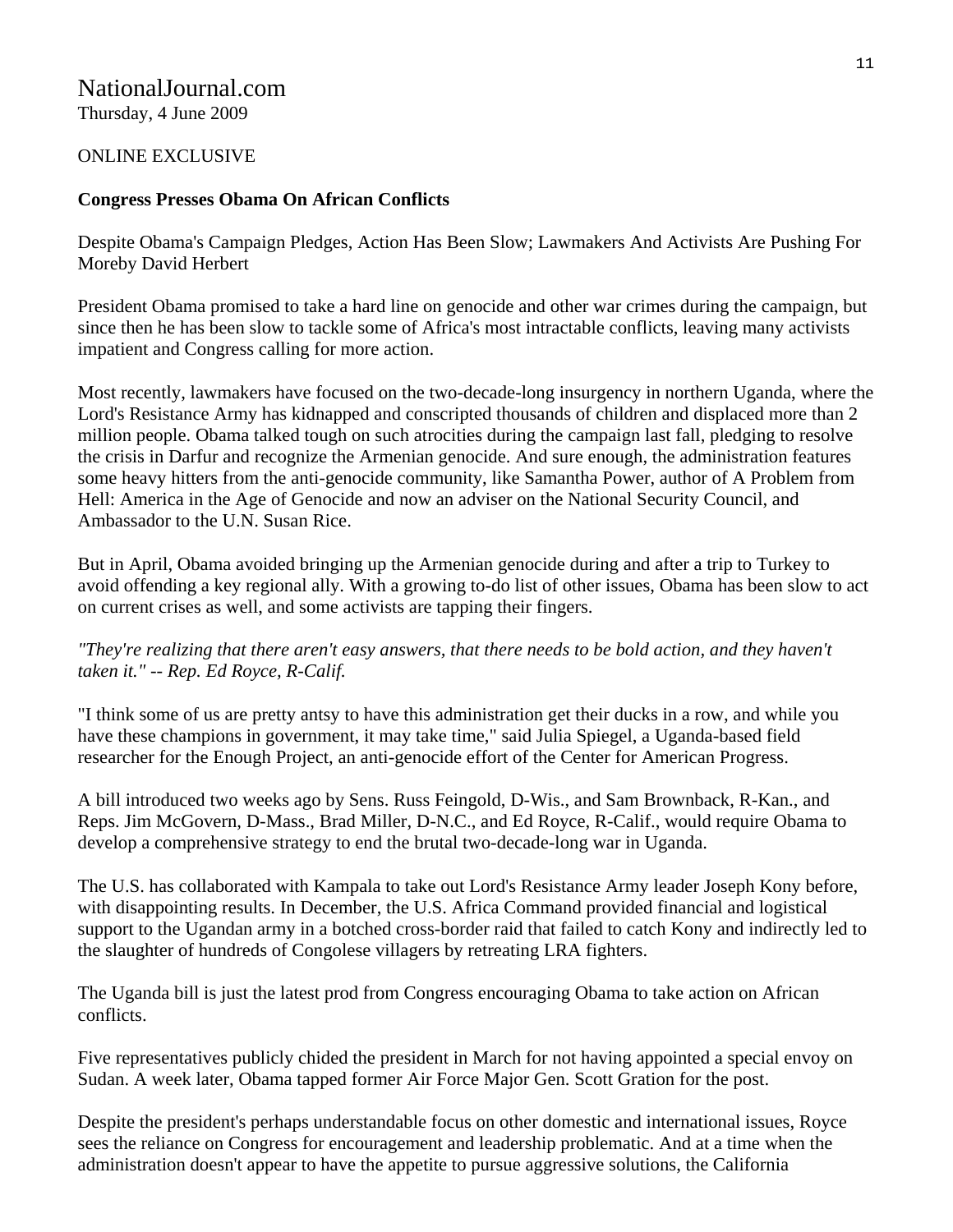Republican worries that Obama is considering loosening sanctions on the Sudanese government as a sign of good faith, something he considers a mistake.

"I noticed that candidate Obama was very critical of [George W.] Bush's Sudan policy," said Royce, who has been active in resolving conflicts in Liberia and Sierra Leone. "Now they're realizing that there aren't easy answers, that there needs to be bold action, and they haven't taken it."

Obama's early moves on Darfur haven't been a hit with activists either, particularly the fact that there was no envoy yet in place when the International Criminal Court issued an arrest warrant for Sudanese President Omar Al-Bashir in March. The military strongman expelled 13 aid organizations in retaliation, worsening the humanitarian crisis. Jerry Fowler, president of the Save Darfur Coalition, said he and others had unsuccessfully lobbied the administration for months to appoint an envoy before the widely expected warrant was handed down.

Gration's belated appointment also raised some eyebrows among activists -- the general had previously lobbied for the top job at NASA -- and they are anxious for the president to follow through on a campaign pledge and present a plan to end the genocide in Darfur.

"There's a critical need for the administration to articulate what their strategy is on Sudan," Fowler said. "[For Obama,] just using his voice would be of huge importance."

The Enough Project had hoped that Obama would mention Darfur in his Cairo speech today, and he did, if fleetingly. Northern Sudan is overwhelmingly Muslim, as is most of Darfur.

Regardless of complaints that the administration isn't making these conflicts a priority, there are signs that the administration and Congress aren't communicating well enough with African leaders. In Uganda, many government and military officials were caught off guard by the recent bill, which they learned about from belated local press accounts, according to Angelo Izama, a Ugandan political reporter and founder of a think tank on security issues in the Great Lakes region.

"It took everyone by surprise," he said. "If anything, it shows you how removed some of this activism is from the players here."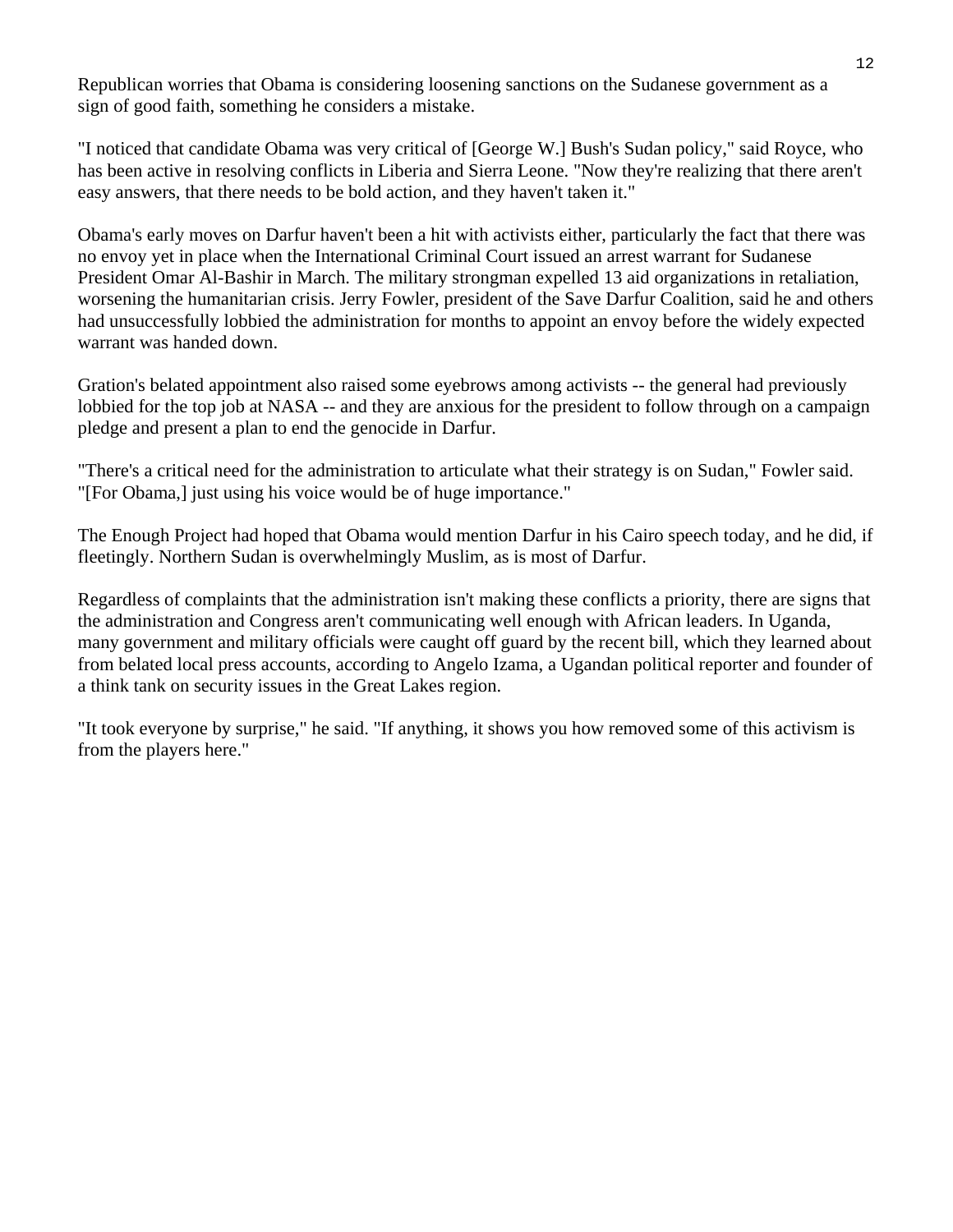## The Phnom Penh Post

Monday, 8 June 2009

#### **What is a legitimate defence for KRT accused?**

Written by Peter Annear

Dear Editor,

It is a long-established principle, for a fair trial, that the accused have the right to a defence. For this reason, the five former leaders of the Khmer Rouge now appearing before the Extraordinary Chambers in the Courts of Cambodia have been provided with all the means for their own legal representation at the court's expense.

The responsibility of the defence team in a trial such as this needs to be carefully considered. In general, the circumstances seem to be crystal clear: The Khmer Rouge presided over a political system that caused the death of 1.6 million people. It is therefore difficult, on the face of it, to refute the charges against those who led the Khmer Rouge.

Consequently, counsel for Khieu Samphan, Jacques Verges, has openly employed tactics based on the "rupture defence", his own invention within legal defence strategies. In brief, the strategy aims to destroy the trial process rather than convince the court of the innocence of the accused parties.

Now other defence teams within the Khmer Rouge trial, including the team defending Nuon Chea, appear to have come to the same conclusion - without much hope of refuting the charges against their clients, they seek instead to destroy the trial itself. We are driven to this conclusion by witnessing the repeated, gratuitous and mostly irrelevant attacks on members of the court staff and its institutions by these defence teams.

In circumstances such as these, one would expect that the role of the defence team is to ensure that the evidence against the accused is presented with absolute accuracy and fairness, and the defendants are judged then on the merits of the case. It is to the discredit of those who have taken on the role of the KR defence that they have chosen to do otherwise. What is threatened now is that these defence teams will destroy a process designed to settle, once and for all, the historical record. This will be a tragic disservice to those most affected by the Khmer Rouge regime.